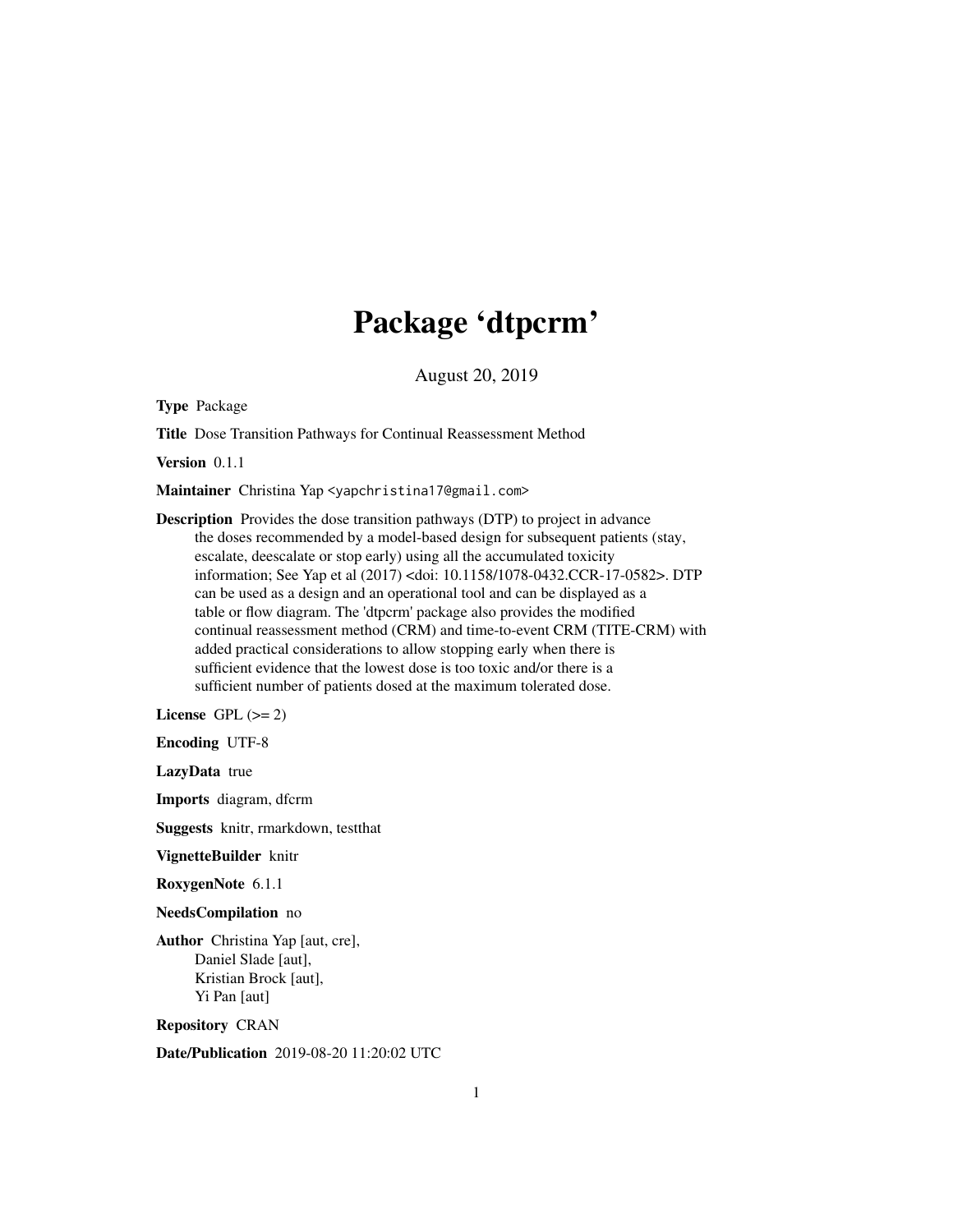# <span id="page-1-0"></span>R topics documented:

applied\_crm *Execute the CRM*

# Description

applied\_crm is used to execute the continual reassessment method with specified design options to determine the dose for the next subject.

# Usage

```
applied_crm(prior, target, tox, level, no_skip_esc = TRUE,
 no_skip_deesc = TRUE, global_coherent_esc = TRUE, stop_func = NULL,
  ...)
```

| prior               | A vector of prior estimates of toxicity probabilties for the dose levels.                          |  |
|---------------------|----------------------------------------------------------------------------------------------------|--|
| target              | The target DLT rate.                                                                               |  |
| tox                 | A vector of subject outcomes; 1 indicates toxicity, 0 otherwise.                                   |  |
| level               | A vector of dose levels assigned to subjects. The length of level must be equal<br>to that of tox. |  |
| no_skip_esc         | If FALSE, the method will not enforce no skipping of doses in escalation. De-<br>fault is TRUE.    |  |
| no_skip_deesc       | If FALSE, the method will not enforce no skipping of doses in de-escalation.<br>Default is TRUE.   |  |
| global_coherent_esc |                                                                                                    |  |
|                     | If FALSE, the method will not enforce global coherent escalation, that is, esca-                   |  |
|                     | lation if the overall rate of toxicity seen at the current dose level is above the                 |  |
|                     | target rate. Default is TRUE.                                                                      |  |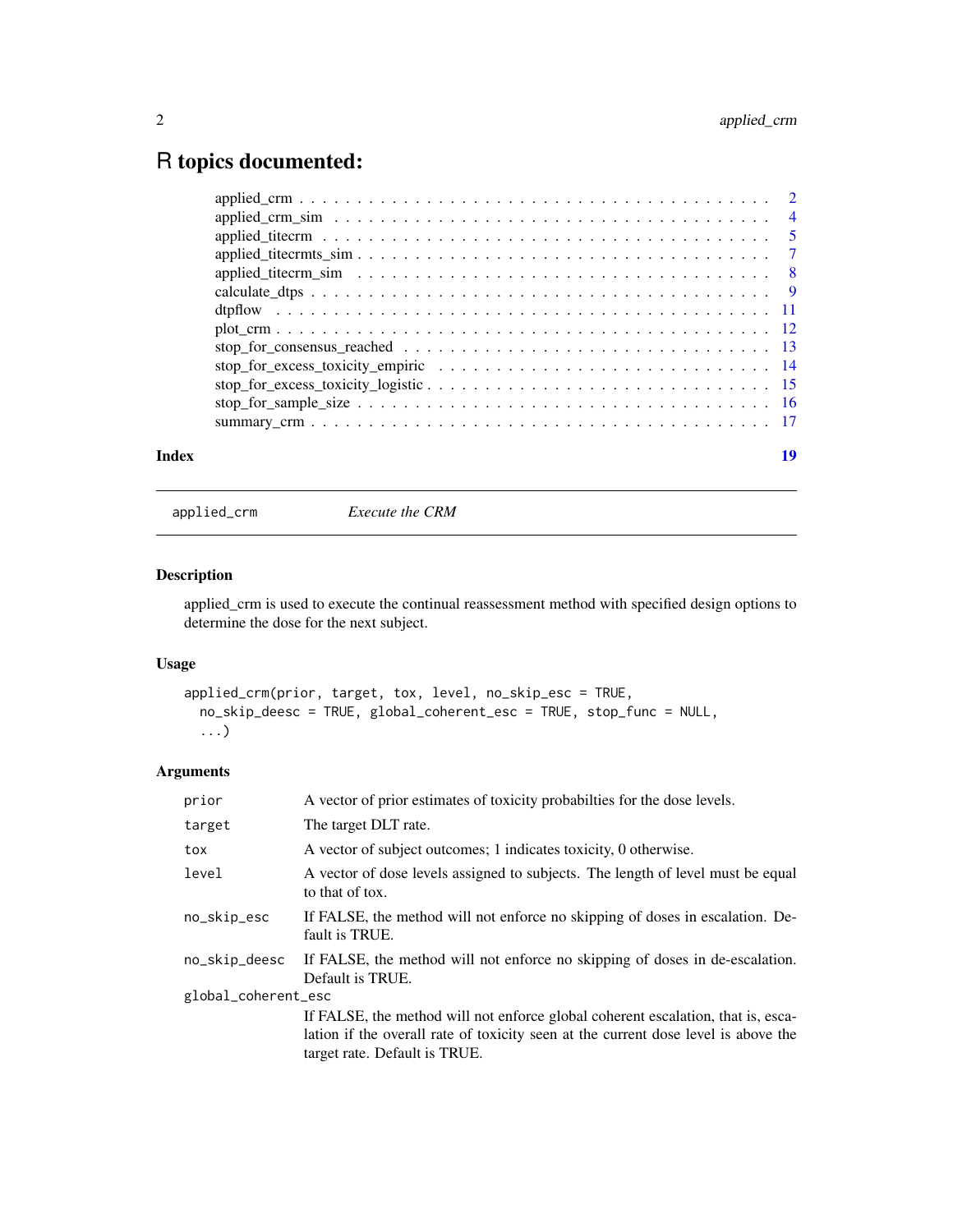# applied\_crm 3

| stop_func               | An optional argument to provide a function which will utilised alongside the |
|-------------------------|------------------------------------------------------------------------------|
|                         | CRM to determine if the trial should be stopped.                             |
| $\cdot$ $\cdot$ $\cdot$ | Any other arguments detailed in dfcrm::crm.                                  |

# Details

For maximum likelihood estimation, the variance of the estimate of beta (post.var) is approximated by the posterior variance of beta with a dispersed normal prior.

The empiric model is specified as  $F(d, beta) = d^{\alpha} exp(beta)$ . The logistic model is specified as logit  $(F(d,beta)) =$  intcpt + exp(beta) \* d. For method="bayes", the prior on beta is normal with mean 0. Exponentiation of beta ensures an increasing dose-toxicity function.

This function is largely a wrapper for the dfcrm function crm. It provides functionality for additional design choices for the CRM including global coherency and stopping for excess toxicity and stopping when sufficient number of subjects are dosed at MTD.

# Value

An object of class "mtd" is returned as per package "dfcrm", additional information is provided if a stopping function is used.

| prior       | Initial guesses of toxicity rates.                                                            |
|-------------|-----------------------------------------------------------------------------------------------|
| target      | The target probability of toxicity at the MTD.                                                |
| ptox        | Updated estimates of toxicity rates.                                                          |
| ptoxL       | Lower confidence/probability limits of toxicity rates.                                        |
| ptoxU       | Upper confidence/probability limits of toxicity rates.                                        |
| mtd         | The updated estimate of the MTD.                                                              |
| prior.var   | The variance of the normal prior.                                                             |
| post.var    | The posterior variance of the model parameter.                                                |
| estimate    | Estimate of the model parameter.                                                              |
| method      | The method of estimation.                                                                     |
| model       | The working model.                                                                            |
| dosescaled  | The scaled doses obtained via backward substitution.                                          |
| tox         | Patients' toxicity indications.                                                               |
| level       | Dose levels assigned to patients.                                                             |
| stop        | A logical variable detailing if the trial should be stopped; TRUE to stop, FALSE<br>otherwise |
| stop_reason | A detailed reason for why the trial should be stopped. Only provided if stop is<br>TRUE       |

# References

O'Quigley, J. O., Pepe, M., and Fisher, L. (1990). Continual reassessment method: A practical design for phase I clinical trials in cancer. Biometrics 46:33-48.

Cheung, Y. K. (2011). Dose Finding by the Continual Reassessment Method. New York: Chapman & Hall/CRC Press.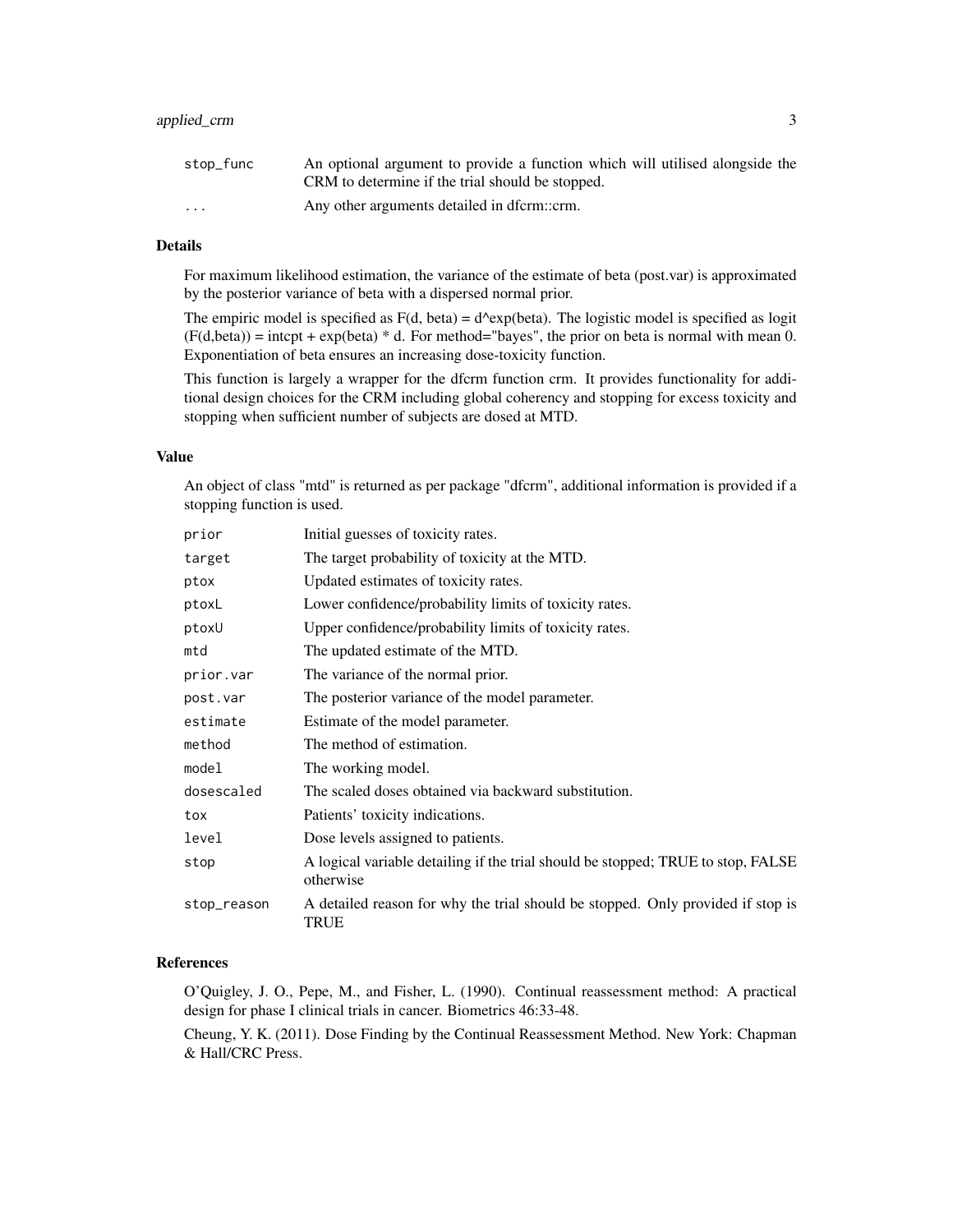```
prior <- c(0.1, 0.3, 0.5)
target <-0.2tox \langle -c(0, 0, 1, 0, 1, 1) \ranglelevel <- c(1, 1, 1, 2, 2, 2)
applied_crm(prior, target, tox, level, no_skip_esc = TRUE, no_skip_deesc = TRUE,
            global_coherent_esc = TRUE, stop_func = NULL)
```
applied\_crm\_sim *Simulate CRM trials using specified design options*

# Description

applied\_crm\_sim is used to simulate trials using the continual reassessment method with specified design options to determine the operating characteristics.

# Usage

```
applied_crm_sim(true_tox, prior, target, max_sample_size, first_dose,
    num\_sims, cohort_size = 1, dose\_func = applied\_crm, ...)
```
# Arguments

| A vector of 'true' underlying rates of toxicity for each of the dose levels. |
|------------------------------------------------------------------------------|
| A vector of prior estimates of toxicity probabilties for the dose levels.    |
| The target DLT rate.                                                         |
| max_sample_size                                                              |
| The maximum number of subjects to be recruited in any simulation.            |
| The first dose level to tested.                                              |
| The total number of simulations to be run.                                   |
| The size of the cohorts. Default is 1.                                       |
| The function to be employed in executing the CRM. Default is applied_crm.    |
| Any other arguements detailed in dtpcrm::applied_crm.                        |
|                                                                              |

#### Value

A list containing two further lists. The first of these lists contains the operating charateristics of the design, the second contains the underlying data for each of the simulation iterations.

# References

O'Quigley, J. O., Pepe, M., and Fisher, L. (1990). Continual reassessment method: A practical design for phase I clinical trials in cancer. Biometrics 46:33-48.

Cheung, Y. K. (2011). Dose Finding by the Continual Reassessment Method. New York: Chapman & Hall/CRC Press.

<span id="page-3-0"></span>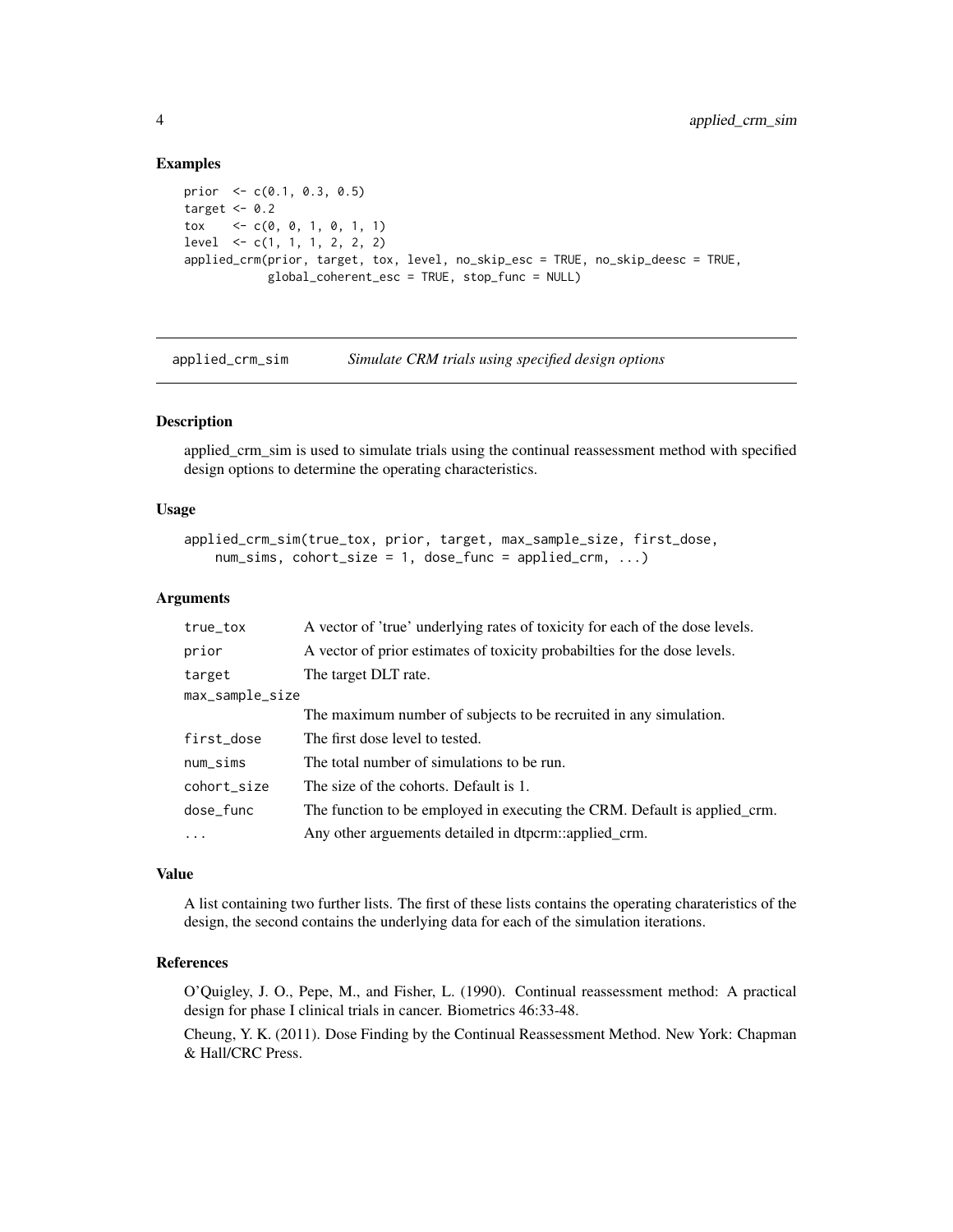# <span id="page-4-0"></span>applied\_titecrm 5

# Examples

```
# It may take quite long for large num_sims
prior <- c(0.1, 0.3, 0.5)
target <-0.2true_tox <- c(0.15, 0.25, 0.45)
first_dose <- 1
num_sims <- 5 # recommend doing 5000 simulations for the final design
applied_crm_sim(true_tox, prior, target, max_sample_size = 30, first_dose,
                num_sims, cohort_size = 1, dose_func = applied_crm)
```
applied\_titecrm *Execute the TITE-CRM*

# Description

applied\_titecrm is used to execute the time-to-event continual reassessment method with specified design options to determine the dose for the next subject.

#### Usage

```
applied_titecrm(prior, target, tox, level, followup, obswin,
   no_skip_esc = TRUE, no_skip_deesc = TRUE, global_coherent_esc = TRUE,
   stop_func = NULL, ...)
```

| prior               | A vector of prior estimates of toxicity probabilties for the dose levels.                                                                                                                               |  |
|---------------------|---------------------------------------------------------------------------------------------------------------------------------------------------------------------------------------------------------|--|
| target              | The target DLT rate.                                                                                                                                                                                    |  |
| tox                 | A vector of subject outcomes; 1 indicates toxicity, 0 otherwise.                                                                                                                                        |  |
| level               | A vector of dose levels assigned to subjects. The length of level must be equal<br>to that of tox.                                                                                                      |  |
| followup            | A vector of follow up times of subjects. The length must be equal to that of tox.                                                                                                                       |  |
| obswin              | The observation period with respect to which DLT is assessed.                                                                                                                                           |  |
| no_skip_esc         | If FALSE, the method will not enforce no skipping of doses in escalation. De-<br>fault is TRUE.                                                                                                         |  |
| no_skip_deesc       | If FALSE, the method will not enforce no skipping of doses in de-escalation.<br>Default is TRUE.                                                                                                        |  |
| global_coherent_esc |                                                                                                                                                                                                         |  |
|                     | If FALSE, the method will not enforce global coherent escalation, that is, esca-<br>lation if the overall rate of toxicity seen at the current dose level is above the<br>target rate. Default is TRUE. |  |
| stop_func           | An optional argument to provide a function which will utilised alongside the<br>TITE-CRM to determine if the trial should be stopped.                                                                   |  |
| $\cdots$            | Any other arguments detailed in dfcrm::titecrm.                                                                                                                                                         |  |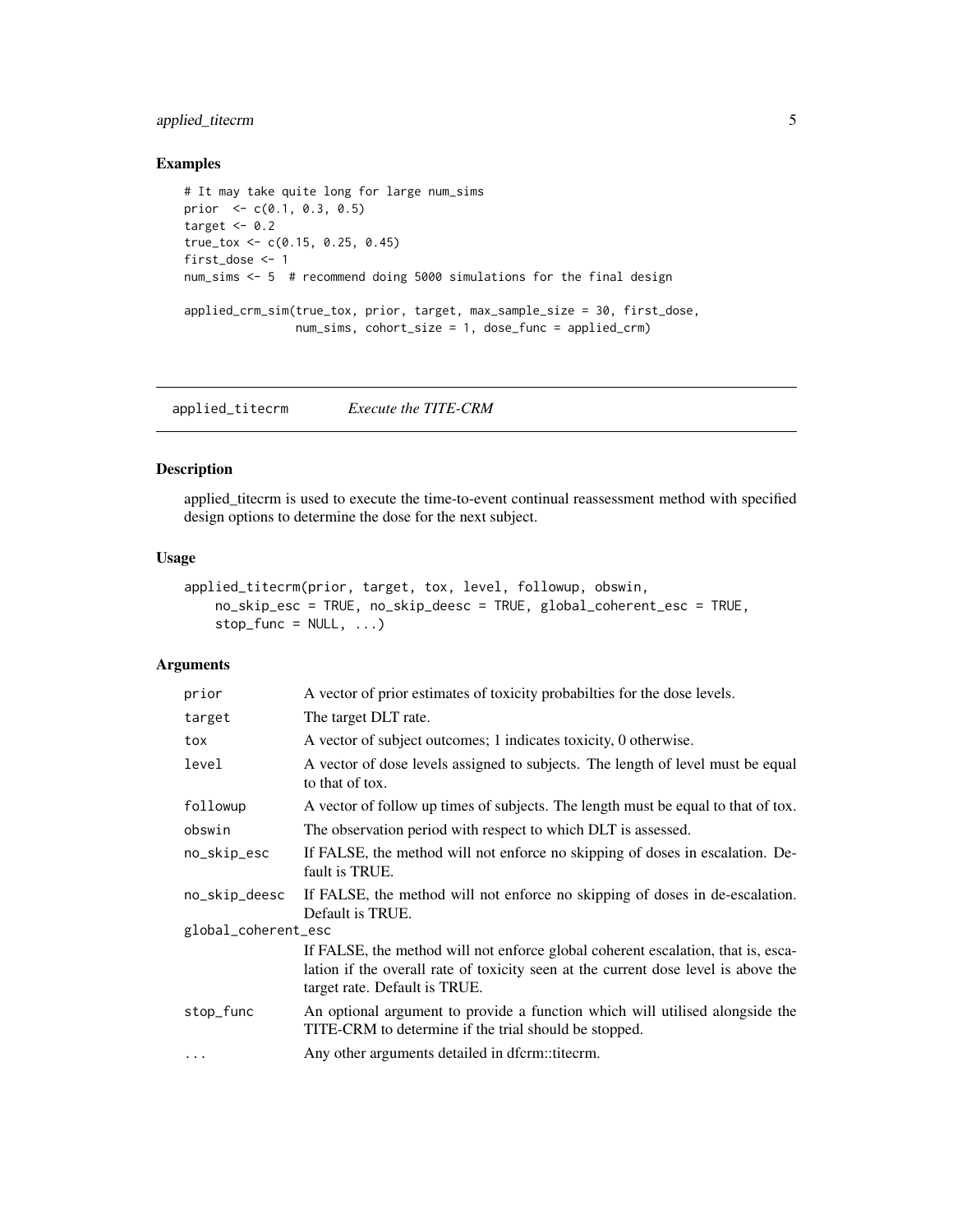# Details

The adaptive weighting scheme is given in Cheung and Chappell (2000) given in the reference list.

# Value

An object of class "mtd" is returned as per package "dfcrm", additional information is provided if a stopping function is used.

| prior       | Initial guesses of toxicity rates.                                                             |
|-------------|------------------------------------------------------------------------------------------------|
| target      | The target probability of toxicity at the MTD.                                                 |
| ptox        | Updated estimates of toxicity rates.                                                           |
| ptoxL       | Lower confidence/probability limits of toxicity rates.                                         |
| ptoxU       | Upper confidence/probability limits of toxicity rates.                                         |
| mtd         | The updated estimate of the MTD.                                                               |
| prior.var   | The variance of the normal prior.                                                              |
| post.var    | The posterior variance of the model parameter.                                                 |
| estimate    | Estimate of the model parameter.                                                               |
| method      | The method of estimation.                                                                      |
| model       | The working model.                                                                             |
| dosescaled  | The scaled doses obtained via backward substitution.                                           |
| tox         | subjects' toxicity indications.                                                                |
| level       | Dose levels assigned to subjects.                                                              |
| followup    | Follow-up times of subjects.                                                                   |
| obswin      | Observation window with respect to which DLT is assessed.                                      |
| weights     | Weights assigned to subjects.                                                                  |
| entry       | Entry times of subjects.                                                                       |
| exit        | Exit times of subjects.                                                                        |
| scheme      | Weighting scheme.                                                                              |
| stop        | A logical variable detailing if the trial should be stopped; TRUE to stop, FALSE<br>otherwise  |
| stop_reason | A detailed reason for why the trial should be stopped. Only provided if stop is<br><b>TRUE</b> |
|             |                                                                                                |

# References

O'Quigley, J. O., Pepe, M., and Fisher, L. (1990). Continual reassessment method: A practical design for phase I clinical trials in cancer. Biometrics 46:33-48.

Cheung, Y. K. (2011). Dose Finding by the Continual Reassessment Method. New York: Chapman & Hall/CRC Press.

Cheung, Y. K. and Chappell, R. (2000). Sequential designs for phase I clinical trials with late-onset toxicities. Biometrics 56:1177-1182.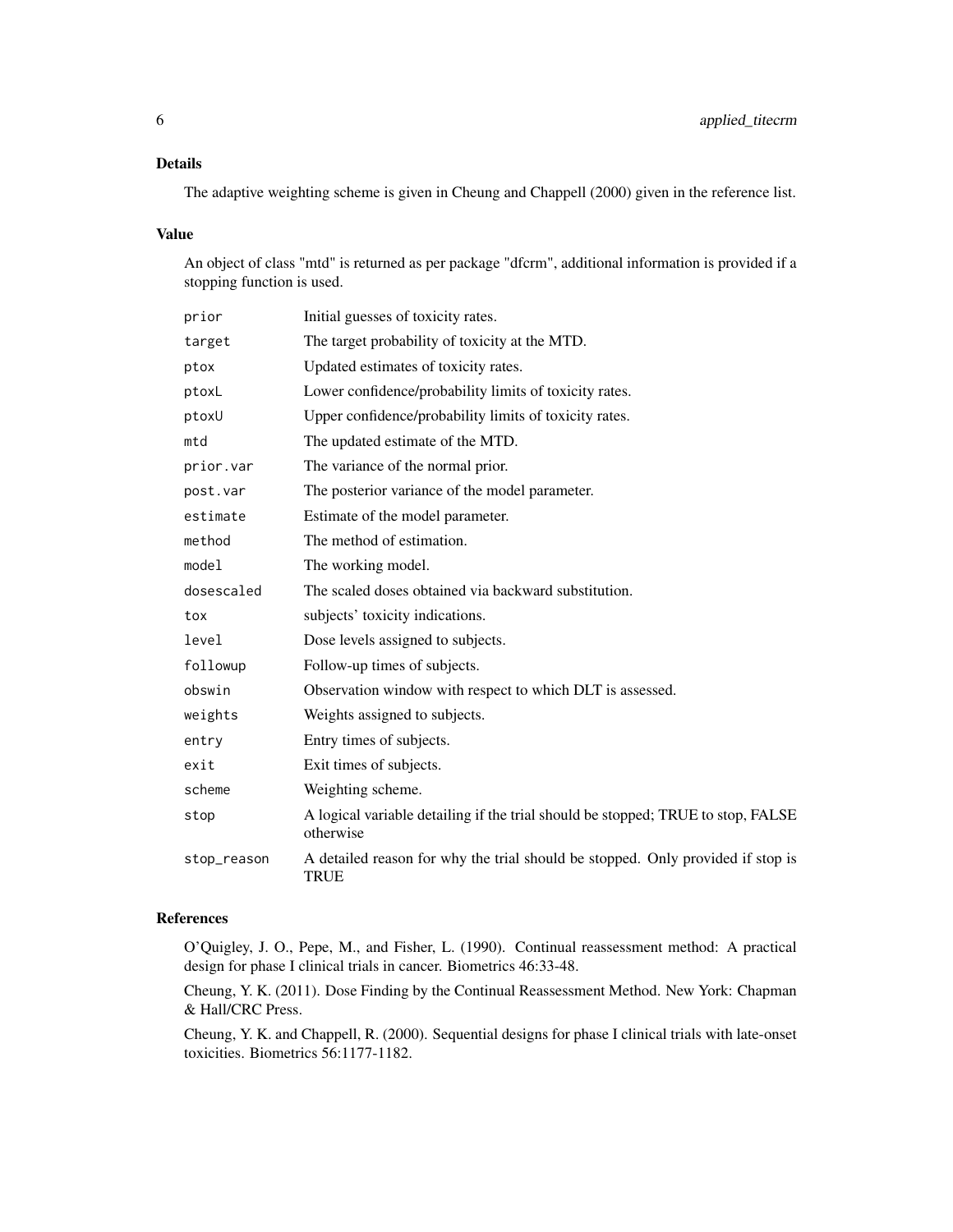# <span id="page-6-0"></span>applied\_titecrmts\_sim 7

# Examples

```
prior <- c(0.1, 0.3, 0.5)
target <-0.2\frac{1}{2} tox \leftarrow c(0, 0, 1, 0, 1, 1)
level \langle -c(1, 1, 1, 2, 2, 2) \ranglefollowup <- c(96, 82, 77, 60, 51, 44)
obswin <- 80
applied\_titerm(prior = prior, target = target, tox = box, level = level,followup = followup, obswin = obswin)
```
applied\_titecrmts\_sim *Simulate TITE-CRM trials using specified design options*

# Description

applied\_titecrmts\_sim is used to simulate trials using the two-stage time-to-event continual reassessment method with specified design options to determine the operating characteristics.

# Usage

```
applied_titecrmts_sim(true_tox, prior, target, max_sample_size,
   num_sims, cohort_size = 1, obswin, minfu, recrate, initdes,
   dose_func = applied_titecrm, ...)
```
# Arguments

| true_tox        | A vector of 'true' underlying rates of toxicity for each of the dose levels.        |
|-----------------|-------------------------------------------------------------------------------------|
| prior           | A vector of prior estimates of toxicity probabilities for the dose levels.          |
| target          | The target DLT rate.                                                                |
| max_sample_size |                                                                                     |
|                 | The maximum number of subjects to be recruited in any simulation.                   |
| $num\_sims$     | The total number of simulations to be run.                                          |
| cohort_size     | The size of the cohorts. Default is 1.                                              |
| obswin          | The observation period for total subject follow up.                                 |
| minfu           | The minimum amount of follow-up required for each subject.                          |
| recrate         | The number of subjects recruited per obswin.                                        |
| initdes         | A vector specifying the doses to be assisted to subjects as per the initial design. |
| dose_func       | The function to be employed in executing the CRM. Default is applied titecrm.       |
| $\cdots$        | Any other arguements detailed in dtp::applied_titecrm.                              |

#### Value

A list containg two further lists. The first of these lists contains the operating charateristics of the design, the second contains the underlying data for each of the simulation iterations.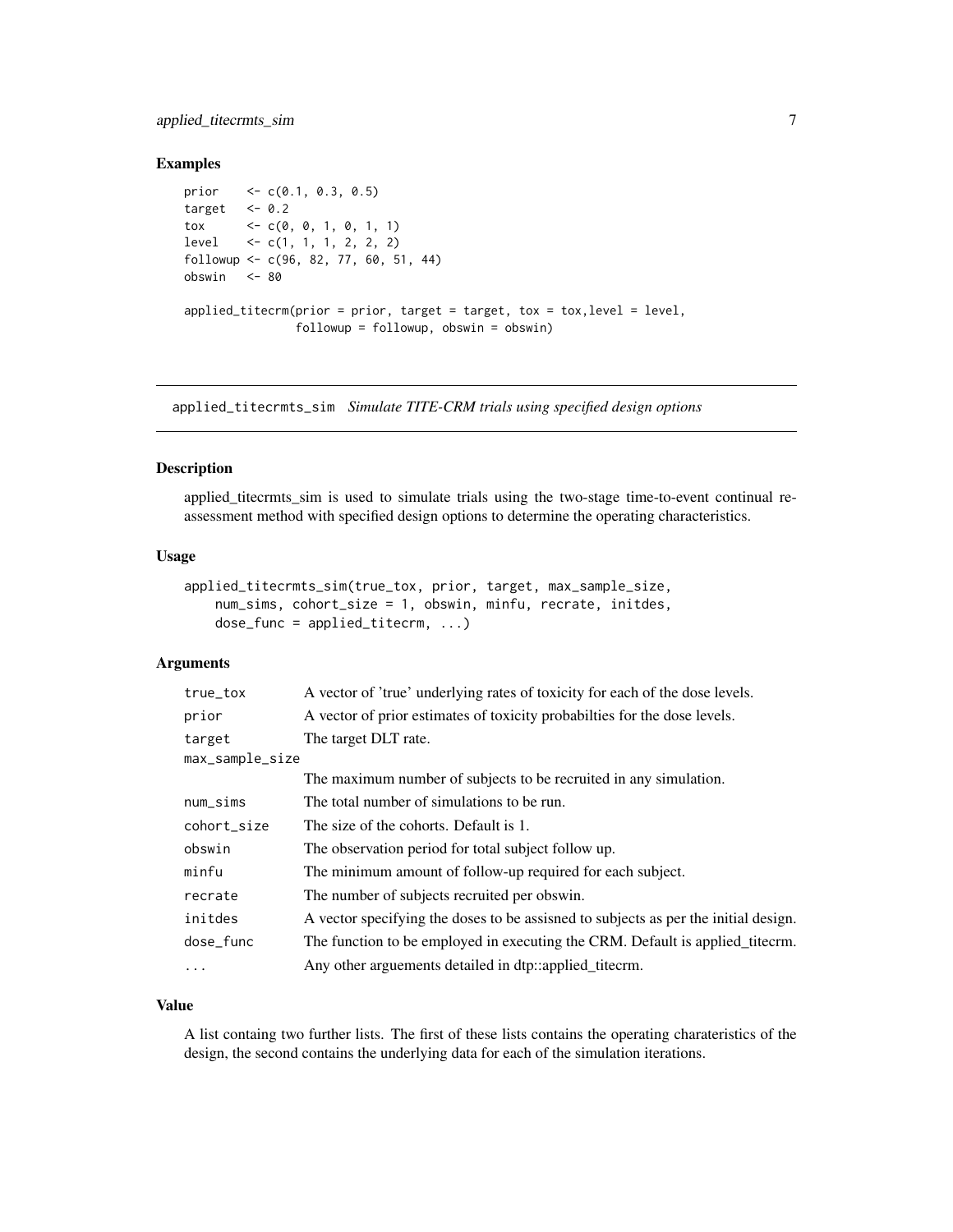# <span id="page-7-0"></span>References

O'Quigley, J. O., Pepe, M., and Fisher, L. (1990). Continual reassessment method: A practical design for phase I clinical trials in cancer. Biometrics 46:33-48.

Cheung, Y. K. (2011). Dose Finding by the Continual Reassessment Method. New York: Chapman & Hall/CRC Press.

# Examples

```
# It may take quite long for large num_sims
prior <- c(0.1, 0.3, 0.5)
target <-0.2true_tox <- c(0.05, 0.2, 0.35)
first_dose <- 1
num_sims <- 5 # recommend doing 5000 simulations for the final design
obswin = 80
applied_titecrmts_sim(true_tox = true_tox, prior = prior, target = target,
                      max_sample_size = 21, num_sims = num_sims,
                      cohort\_size = 3, obswin = obswin, minfu = 20,
                      rccrate = 3, initates = c(rep(1, 3), rep(2, 3), rep(3, 15)),dose_func = applied_titecrm)
```
applied\_titecrm\_sim *Simulate TITE-CRM trials using specified design options*

# Description

applied\_titecrm\_sim is used to simulate trials using the time-to-event continual reassessment method with specified design options to determine the operating characteristics.

#### Usage

```
applied_titecrm_sim(true_tox, prior, target, max_sample_size,
   first_dose, num_sims, cohort_size = 1, obswin, minfu, recrate, dose_func
   = applied_titecrm, ...)
```

| true_tox        | A vector of 'true' underlying rates of toxicity for each of the dose levels. |
|-----------------|------------------------------------------------------------------------------|
| prior           | A vector of prior estimates of toxicity probabilities for the dose levels.   |
| target          | The target DLT rate.                                                         |
| max_sample_size |                                                                              |
|                 | The maximum number of subjects to be recruited in any simulation.            |
| first_dose      | The first dose level to tested.                                              |
| $num\_sims$     | The total number of simulations to be run.                                   |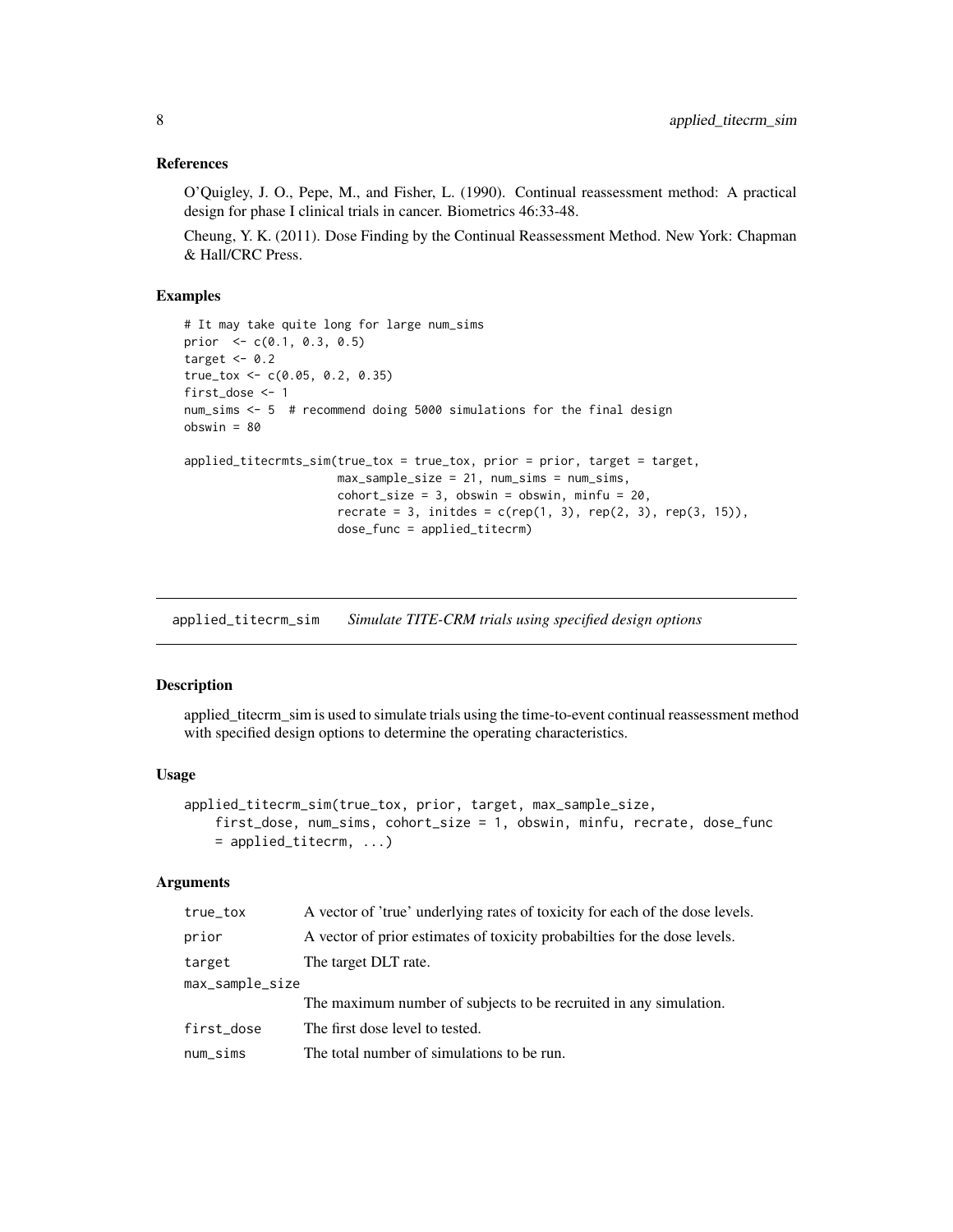# <span id="page-8-0"></span>calculate\_dtps 9

| cohort_size | The size of the subject cohorts. Default is 1.                                |
|-------------|-------------------------------------------------------------------------------|
| obswin      | The observation period for total subject follow up.                           |
| minfu       | The minimum amount of follow-up required for each subjects.                   |
| recrate     | The number of subjects recruited per obswin.                                  |
| dose_func   | The function to be employed in executing the CRM. Default is applied titecrm. |
| $\cdots$    | Any other arguements detailed in dtp::applied_titecrm.                        |

# Value

A list containg two further lists. The first of these lists contains the operating charateristics of the design, the second contains the underlying data for each of the simulation iterations.

# References

O'Quigley, J. O., Pepe, M., and Fisher, L. (1990). Continual reassessment method: A practical design for phase I clinical trials in cancer. Biometrics 46:33-48.

Cheung, Y. K. (2011). Dose Finding by the Continual Reassessment Method. New York: Chapman & Hall/CRC Press.

# Examples

```
# It may take quite long for large num_sims
prior <- c(0.1, 0.3, 0.5)
target <-0.2true_tox <- c(0.05, 0.2, 0.35)
first_dose <- 1
num_sims <- 5 # recommend doing 5000 simulations for the final design
obswin = 80applied_titecrm_sim(true_tox = true_tox, prior = prior, target = target,
                             max_sample_size = 21, first_dose = first_dose,
                             num_sims = num_sims, cohort_size = 3,
                             obswin = obswin, minfu = 20, recrate = 3,
                             dose_func = applied_titecrm)
```
calculate\_dtps *Produce the Dose Transition Pathways*

# **Description**

calculate\_dtps is used to produce the dose transition pathways for the continual reassessment method with specified design options. These pathways present the possible model recommendations based on all permumations of trial outcomes.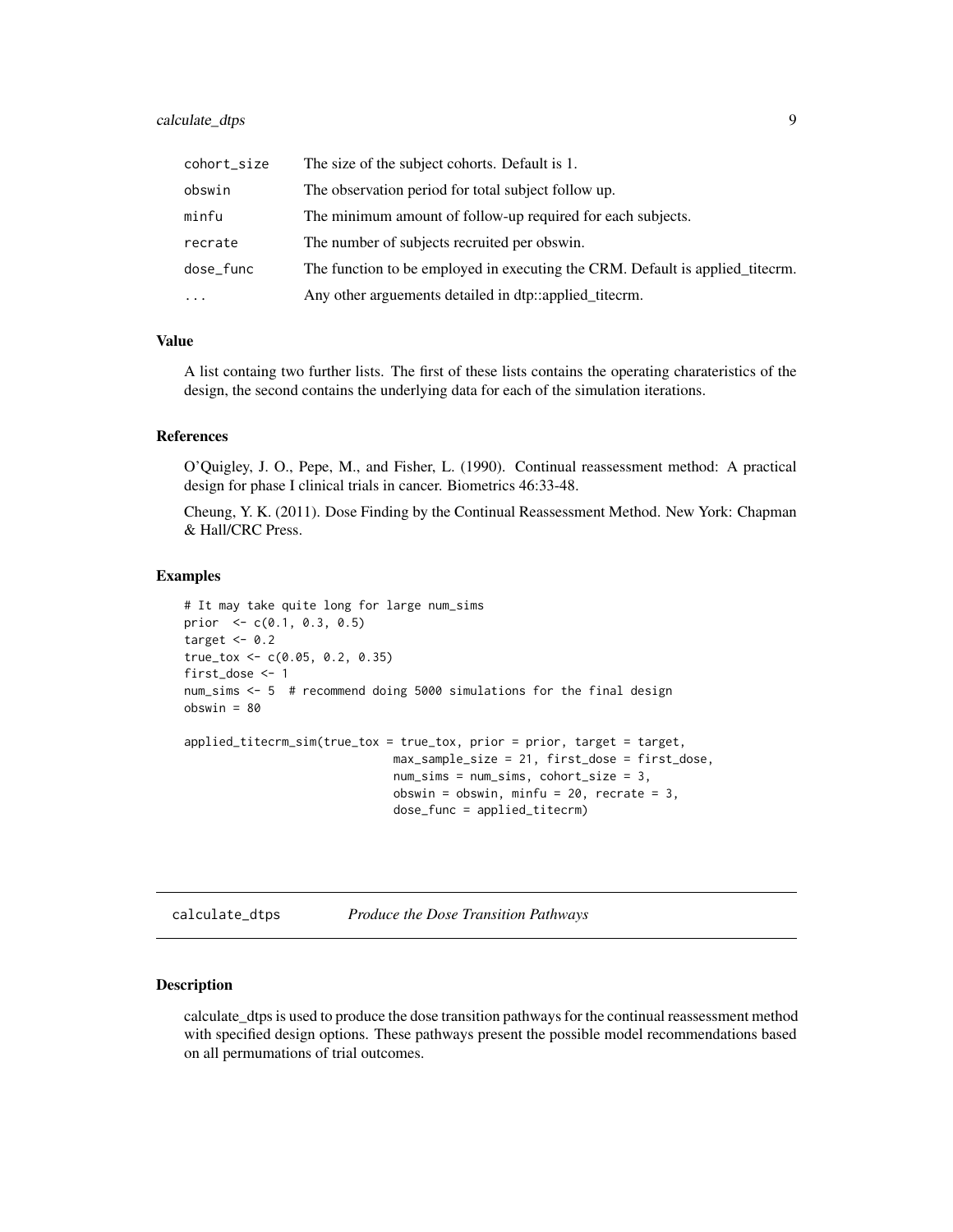# Usage

```
calculate_dtps(next_dose, cohort_sizes, prev_tox = c(), prev_dose =
    c(), dose_func = applied_crm, ...)
```
# Arguments

| next_dose    | An integer value representing the dose to be assigned to the first cohort of sub-<br>jects in the pathways.                                                           |
|--------------|-----------------------------------------------------------------------------------------------------------------------------------------------------------------------|
| cohort_sizes | A vector of cohort sizes representing the size of the cohorts to be treated with<br>the recommended dose at each decision point.                                      |
| prev_tox     | A vector of previous subject outcomes; 1 indicates toxicity, 0 otherwise.                                                                                             |
| prev_dose    | A vector of previous subject doses; The length of prev_dose must be equal to<br>that of prev tox.                                                                     |
| dose_func    | A function such as applied_crm which produces an object of class 'mtd'. To be<br>used for calculation of the next recommended dose for each pathway permuta-<br>tion. |
| $\cdot$      | Any other arguments to be passed to dose_func; for specific arguments related<br>to applied_crm see.                                                                  |

# Value

Produces a dataframe containing all possible permutations of outcomes for each cohort based on cohort\_sizes and the recommended doses for such permutations.

```
prior <- c(0.1, 0.2, 0.5)
target <- 0.15
prev_tox <- c(0, 0, 0)
prev\_dose < -c(2, 2, 2)cohort\_sizes < -c(2, 3)next_dose = applied_crm(prior = prior, target = target,
                        tox = prev_tox, level = prev_dose)$mtd
dose_func <- applied_crm
DTP = calculate_dtps(next_dose, cohort_sizes, prev_tox = prev_tox,
                      prev_dose = prev_dose, dose_func = applied_crm,
                      prior = prior, target = target)
```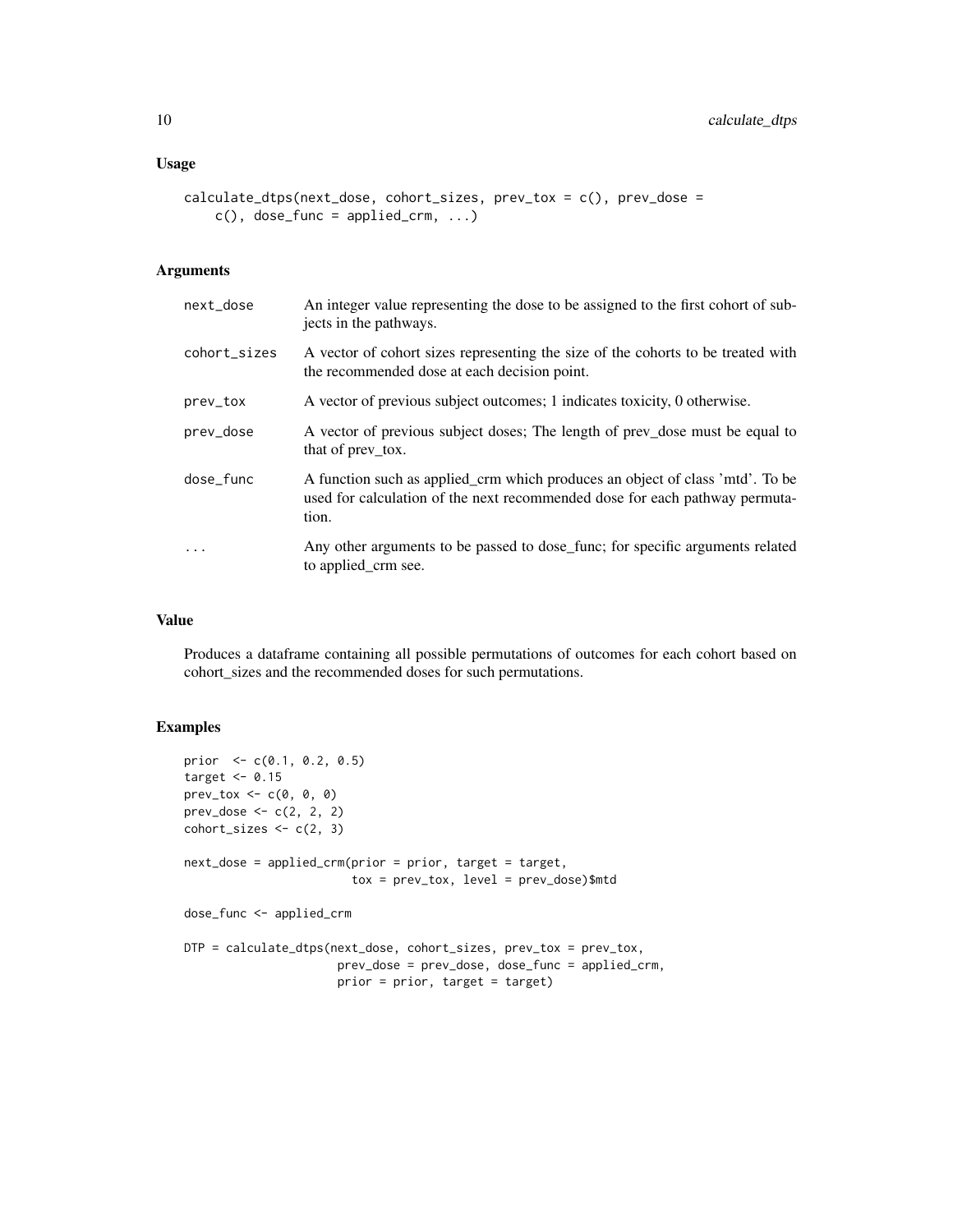<span id="page-10-0"></span>

# Description

dtpflow will produce a flow diagram of the possible paths for the next three cohorts of subjects.

# Usage

```
dtpflow(dtptable, cohort.labels = c('C1', 'C2', 'C3'))
```
# Arguments

| dtptable | a dataframe produced by calculate_dtps where cohort_sizes was of length 3.               |
|----------|------------------------------------------------------------------------------------------|
|          | cohort. labels A vector of length 3, containing character strings for the cohort labels. |

# Details

The function will produce a visual flow diagram for the first three cohorts of the provided dataframe.

```
prior <- c(0.1, 0.2, 0.5)
target <-0.15prev_tox <- c(0, 0, 0)
prev_dose <- c(2, 2, 2)
cohort\_sizes \leftarrow c(2, 3, 3)next_dose = applied_crm(prior = prior, target = target,
                        tox = prev_to x, level = prev_toose)$mtd
dose_func <- applied_crm
DTP = calculate_dtps(next_dose, cohort_sizes, prev_tox = prev_tox,
                      prev_dose = prev_dose, dose_func = applied_crm,
                      prior = prior, target = target)
dtpflow(dtptable = DTP, cohort.labels = c('C1', 'C2', 'C3'))
```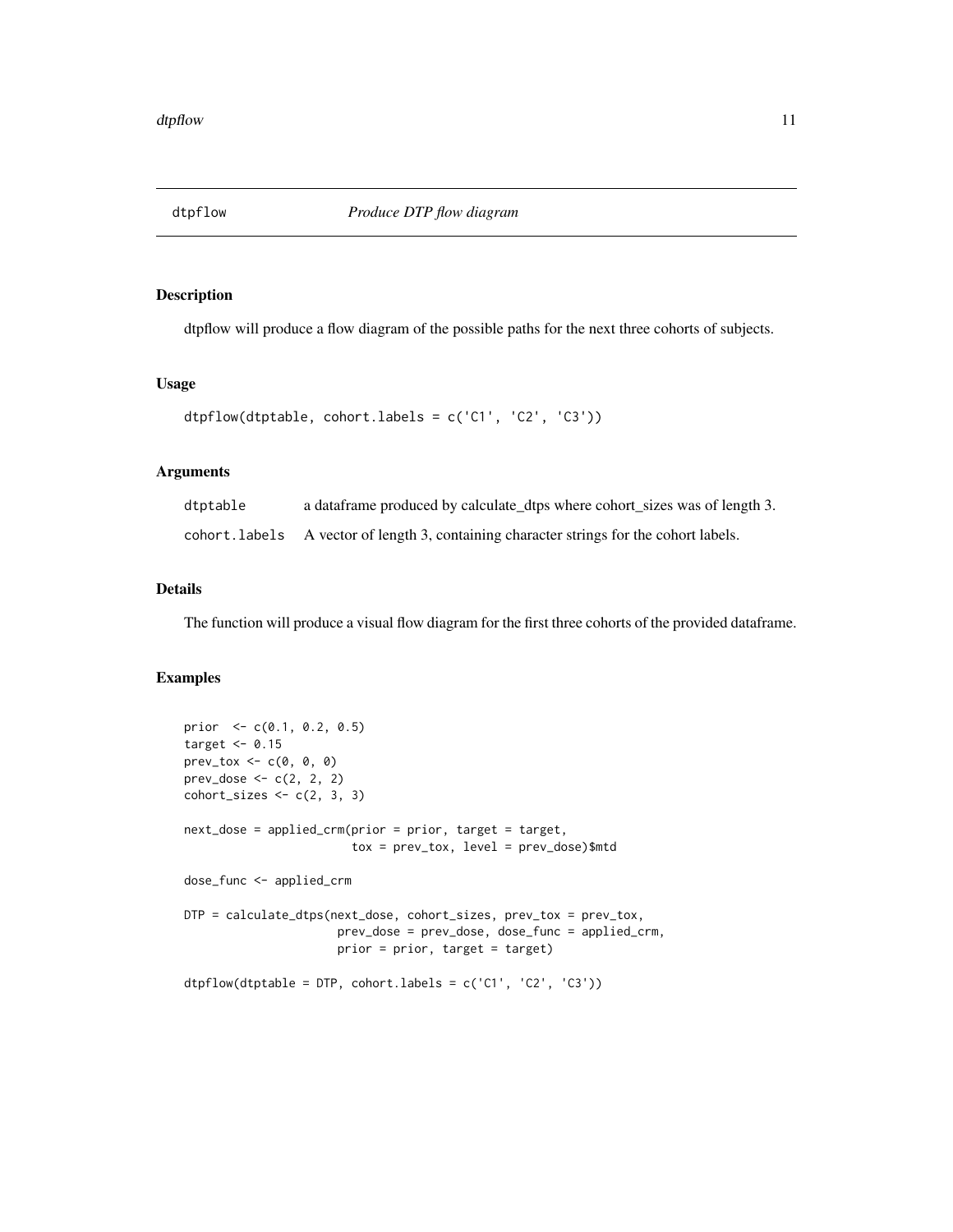<span id="page-11-0"></span>

# Description

Provides functionality for plotting the posterior estimates of probabilities of toxicity at each dose level for both the most recent update and for past cohort updates if specified.

# Usage

```
plot_crm(crm, dose_labels, cohort_sizes = NULL, file = NULL,
                height = 600, width = 750, dose_func = NULL, ...,
               ylim = c(0, 1), lwd = 1, cex.axis = 1, cex.lab = 1,
                cex = 1, cohort-last = F)
```

| crm          | An object of class 'mtd' produced by applied_crm to be plotted.                                                                                      |
|--------------|------------------------------------------------------------------------------------------------------------------------------------------------------|
| dose_labels  | A vector of character strings detailing the labels to be used for each dose level<br>in the plot.                                                    |
| cohort_sizes | An optional vector of cohort sizes; if provided the previous estimates for each<br>cohort will be plotted in addition.                               |
| file         | An optional string for the file name; if provided the plot will be saved as a .PNG<br>to the current working directory under the provided file name. |
| height       | A numeric value specifying the vertical pixel count of the plot. Default is 600.                                                                     |
| width        | A numeric value specifiying the horizontal pixel count of the plot. Default is<br>750.                                                               |
| dose_func    | Must be provided if cohort_sizes is provided. The function to be used to when<br>implementing the CRM for previous cohorts.                          |
| $\ddots$     | Arguments to be provided to dose_func detailing CRM specification. See ap-<br>plied_crm.                                                             |
| ylim         | The y-axis range. Default is $c(0, 1)$                                                                                                               |
| lwd          | line width relative to the default (default=1). 2 is twice as wide. Default is 1.                                                                    |
| cex.axis     | The magnification to be used for axis annotation relative to the current setting<br>of cex. Default is 1.                                            |
| cex.lab      | The magnification to be used for x and y labels relative to the current setting of<br>cex. Default is 1.                                             |
| cex          | A numerical value giving the amount by which plotting text and symbols should<br>be magnified relative to the default. Default is 1.                 |
| cohort.last  | If TRUE, the last cohort will have $lwd = 6$ for emphasis. Default is FALSE.                                                                         |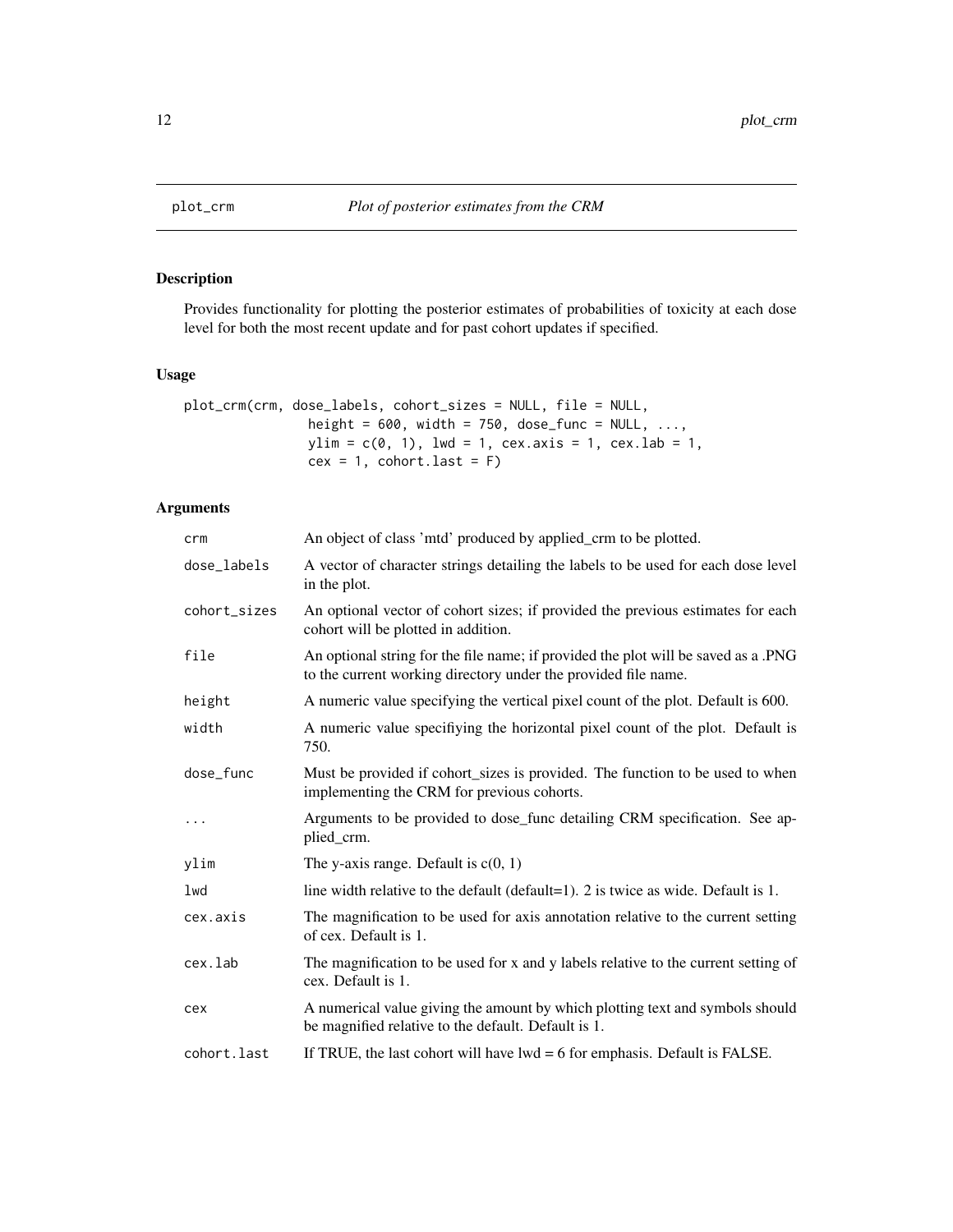# <span id="page-12-0"></span>Details

Produces a plot of current dose-toxicity estimates including the priors and outputs a .png of plot to current directory if 'file' is provided. Potential for history of estimates by cohort if cohort.sizes is provided; dose\_func is required to do this.

# Examples

```
prior <- c(0.1, 0.3, 0.5)
target <-0.2tox \langle -c(0, 0, 1, 0, 1, 1) \ranglelevel <- c(1, 1, 1, 2, 2, 2)
crm <- applied_crm(prior, target, tox, level, no_skip_esc = TRUE, no_skip_deesc = TRUE,
                   global_coherent_esc = TRUE, stop_func = NULL)
plot_crm(crm, dose_labels = c("1", "2", "3"))
```
stop\_for\_consensus\_reached

*Stopping for consensus*

# **Description**

This is a function for use with applied\_crm for the stop\_func argument. The rule will suggest stopping in the scenario that a particular number of patients has already been treated at the current recommended MTD.

# Usage

stop\_for\_consensus\_reached(x, req\_at\_mtd)

#### Arguments

|            | An object of class 'mtd'.                                                                                      |
|------------|----------------------------------------------------------------------------------------------------------------|
| req_at_mtd | An integer; the number of patients required at current estimate of MTD to sug-<br>gest stopping for consensus. |

# Details

This function is an example of a possible stopping function to be used with applied\_crm, it will modifiy the 'mtd' class object produced by applied\_crm to include a logical value under the name 'stop' indicting whether or not the trial should stop. The package dtpcrm contains a few of these functions for possible use with applied\_crm.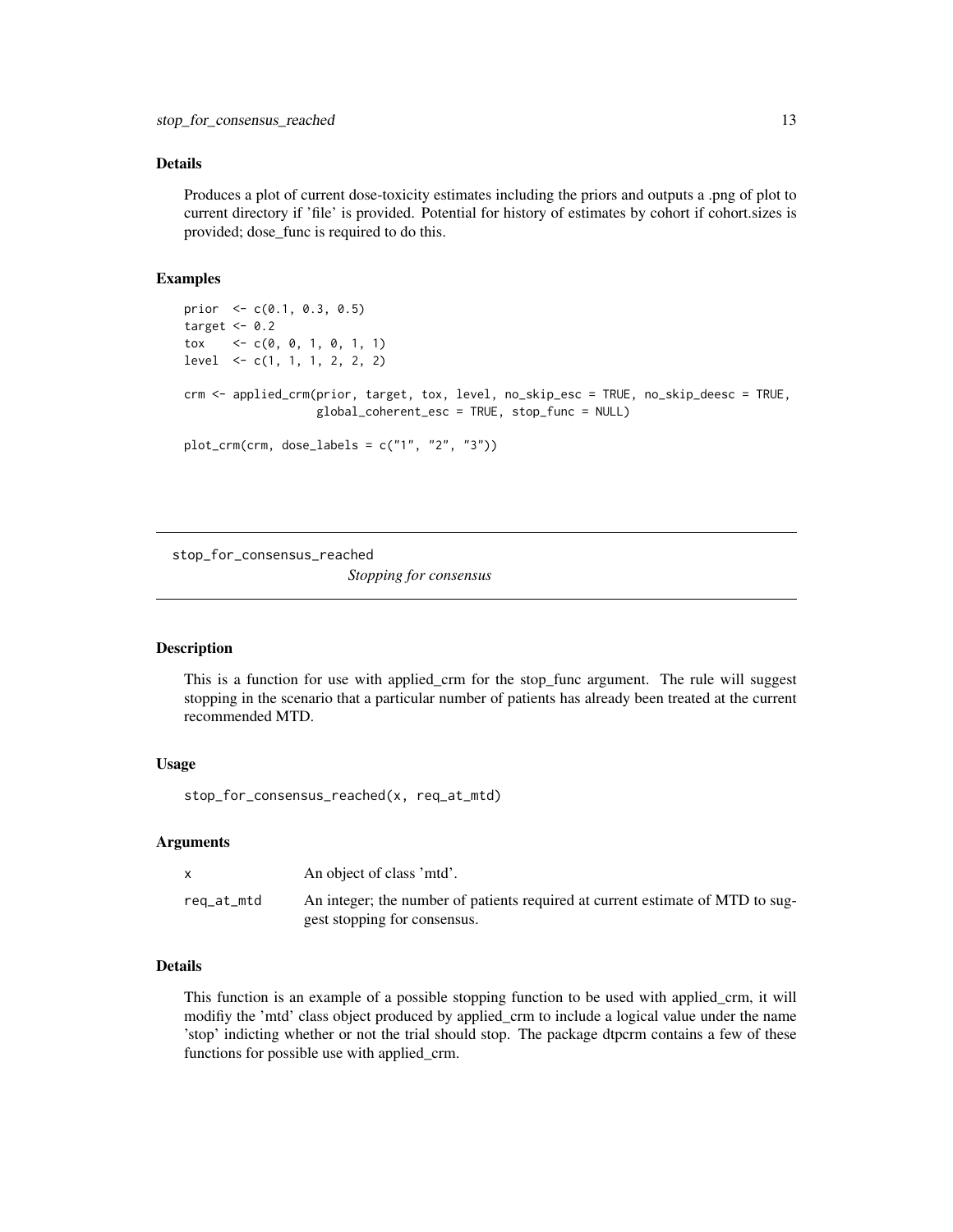```
prior <- c(0.1, 0.3, 0.5)
target <-0.2tox \langle -c(0, 0, 1, 0, 1, 1) \ranglelevel <- c(1, 1, 1, 2, 2, 2)
stop_rule <- function(x){
  x \le stop_for_consensus_reached(x, req_at_mtd = 6)
}
crm <- applied_crm(prior, target, tox, level, no_skip_esc = TRUE, no_skip_deesc = TRUE,
                   global_coherent_esc = TRUE, stop_func = stop_rule)
```
stop\_for\_excess\_toxicity\_empiric

*Stopping for excess toxicity - Empiric method*

# Description

This is a function for use with applied\_crm for the stop\_func argument. The rule will suggest stopping in the scenario that the probability of toxicity being greater than a specifed value at a defined dose is greater than some further specified certainty value.

#### Usage

```
stop_for_excess_toxicity_empiric(x, tox_lim, prob_cert, dose = 1,
    nsamps = 10<sup>6</sup>, suppress_dose = TRUE)
```
# Arguments

| X             | An object of class 'mtd'.                                                                                                                              |
|---------------|--------------------------------------------------------------------------------------------------------------------------------------------------------|
| tox_lim       | A numeric; specifying the value for which the estimated toxicity at the seleted<br>dose is not to exceed.                                              |
| prob_cert     | A numeric; specifying the probability value to be used when assessing the cer-<br>tainty required that toxicty at the specificed dose exceeds tox_lim. |
| dose          | An integer; the dose to be assessed.                                                                                                                   |
| nsamps        | number of samples used for beta in the underlying normal sampling of beta.                                                                             |
| suppress_dose | A logical value indicating if the MTD should be set to NA if trial should stop.                                                                        |

# Details

This function is an example of a possible stopping function to be used with applied\_crm, it will modifiy the 'mtd' class object produced by applied\_crm to include a logical value under the name 'stop' indicating whether or not the trial should stop. The package dtpcrm contains a few of these functions for possible use with applied\_crm.

<span id="page-13-0"></span>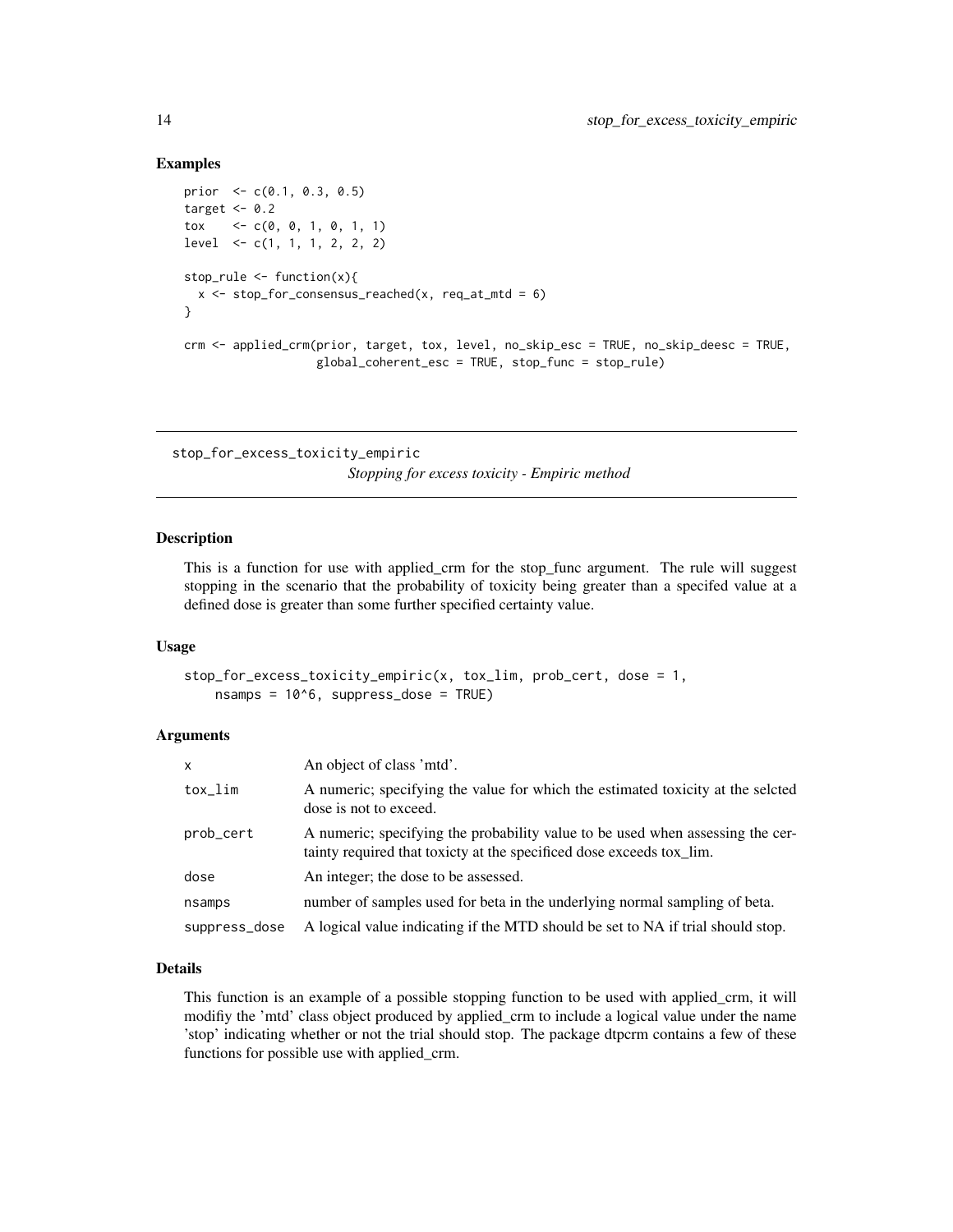```
prior <- c(0.1, 0.3, 0.5)
target <-0.2tox \langle -c(0, 0, 1, 0, 1, 1) \ranglelevel <- c(1, 1, 1, 2, 2, 2)
stop_rule <- function(x){
  x \le - stop_for_excess_toxicity_empiric(x, tox_lim = 0.25, prob_cert = 0.85)
}
crm <- applied_crm(prior, target, tox, level, no_skip_esc = TRUE, no_skip_deesc = TRUE,
                   global_coherent_esc = TRUE, stop_func = stop_rule)
```
stop\_for\_excess\_toxicity\_logistic

# *Stopping for excess toxicity - Logistic method*

# Description

This is a function for use with applied\_crm for the stop\_func argument. The rule will suggest stopping in the scenario that the probability of toxicity being greater than a specifed value at a defined dose is greater than some further specified certainty value.

#### Usage

```
stop_for_excess_toxicity_logistic(x, tox_lim, prob_cert, dose = 1,
    nsamps = 10<sup>6</sup>, suppress_dose = TRUE)
```
# Arguments

| $\mathsf{x}$  | An object of class 'mtd'.                                                                                                                              |
|---------------|--------------------------------------------------------------------------------------------------------------------------------------------------------|
| tox_lim       | A numeric; specifying the value for which the estimated toxicity at the seleted<br>dose is not to exceed.                                              |
| prob_cert     | A numeric; specifying the probability value to be used when assessing the cer-<br>tainty required that toxicty at the specificed dose exceeds tox_lim. |
| dose          | An integer; the dose to be assessed.                                                                                                                   |
| nsamps        | Number of samples used for beta in the underlying normal sampling of beta.                                                                             |
| suppress_dose | A logical value indicating if the MTD should be set to NA if trial should stop.                                                                        |

# Details

This function is an example of a possible stopping function to be used with applied\_crm, it will modifiy the 'mtd' class object produced by applied\_crm to include a logical value under the name 'stop' indicating whether or not the trial should stop. The package dtpcrm contains a few of these functions for possible use with applied\_crm.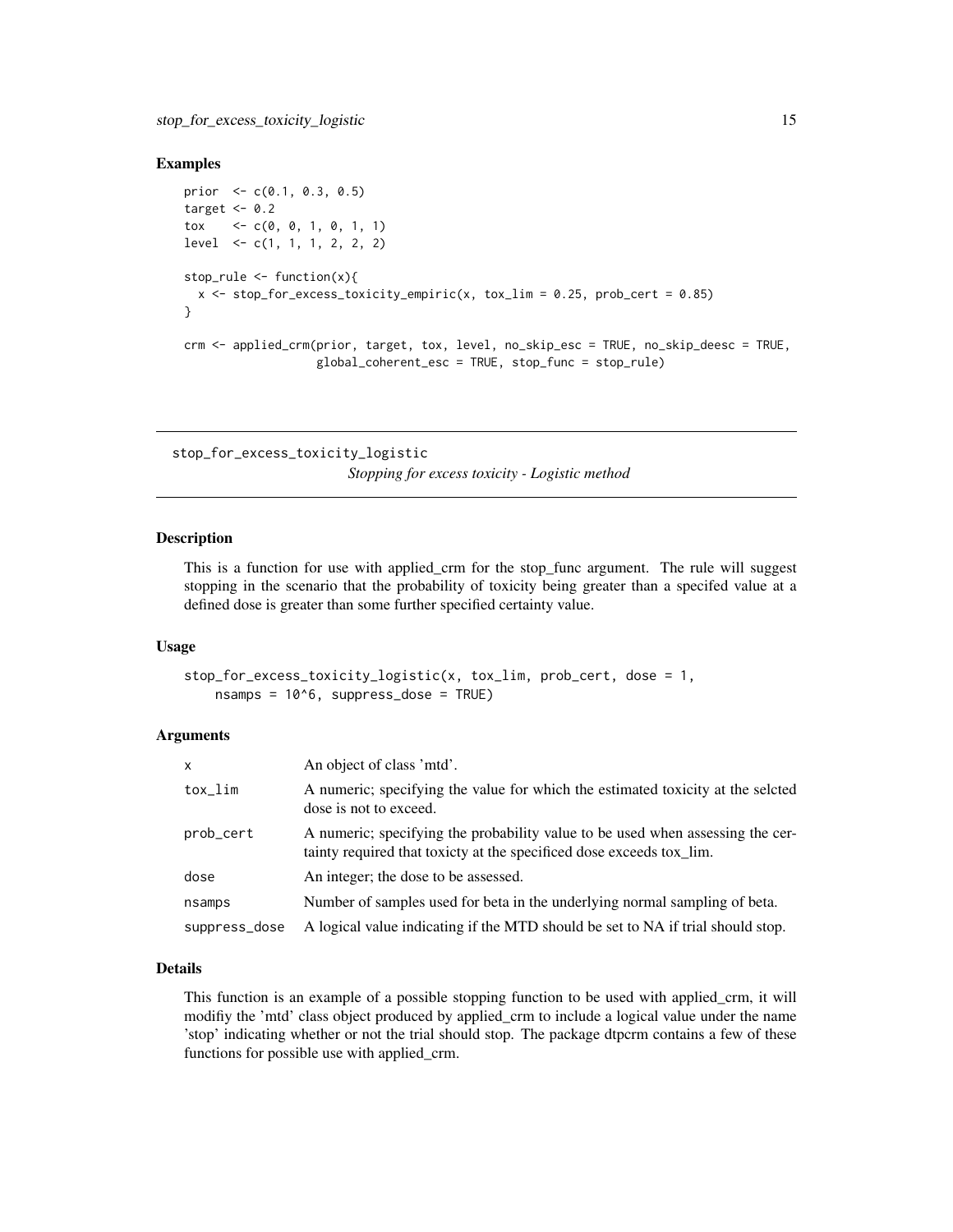```
prior \leq c(0.1, 0.3, 0.5)target <-0.2tox \langle -c(0, 0, 1, 0, 1, 1) \ranglelevel <- c(1, 1, 1, 2, 2, 2)
stop_rule <- function(x){
  x \leftarrow stop\_for\_excess\_toxicity\_logistic(x, tox\_lim = 0.25, prob\_cert = 0.85)}
crm <- applied_crm(prior, target, tox, level, no_skip_esc = TRUE, no_skip_deesc = TRUE,
                    global_coherent_esc = TRUE, stop_func = stop_rule)
```
stop\_for\_sample\_size *Stopping for sample size reached*

#### Description

This is a function for use with applied\_crm for the stop\_func argument. The rule will suggest stopping in the scenario that a maximum number of subjects has been recruited.

#### Usage

stop\_for\_sample\_size(x, max\_sample\_size)

# **Arguments**

x An object of class 'mtd'.

max\_sample\_size

An integer; specifying the maxmium number of subjects to be recruited.

# Details

This function is an example of a possible stopping function to be used with applied\_crm, it will modifiy the 'mtd' class object produced by applied\_crm to include a logical value under the name 'stop' indicting whether or not the trial should stop. The package dtpcrm contains a few of these functions for possible use with applied\_crm.

```
prior <- c(0.1, 0.3, 0.5)
target <-0.2tox \langle -c(0, 0, 1, 0, 1, 1) \ranglelevel <- c(1, 1, 1, 2, 2, 2)
stop_rule <- function(x){
  x <- stop_for_sample_size(x, max_sample_size = 20)
```
<span id="page-15-0"></span>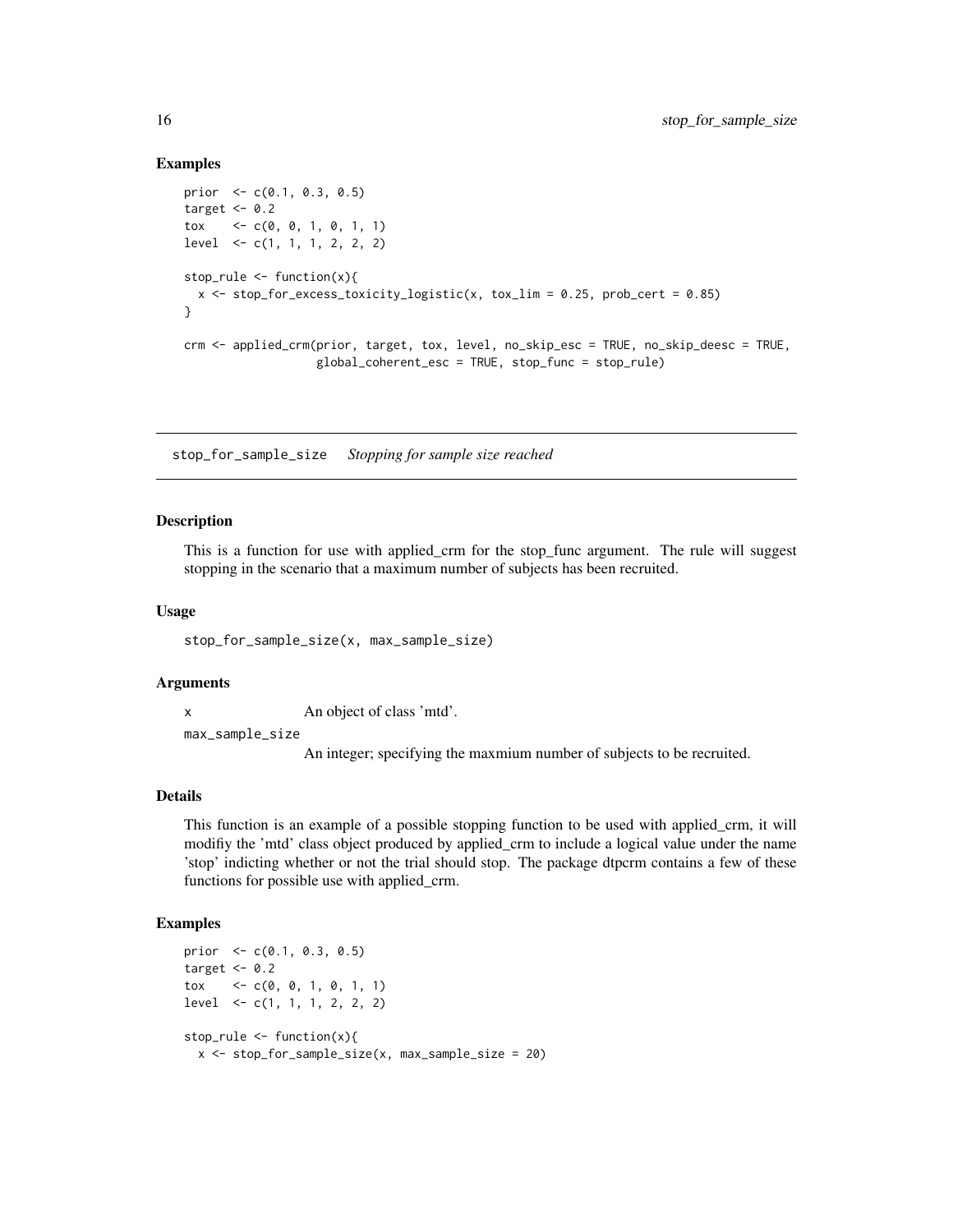<span id="page-16-0"></span>}

```
crm <- applied_crm(prior, target, tox, level, no_skip_esc = TRUE, no_skip_deesc = TRUE,
                   global_coherent_esc = TRUE, stop_func = stop_rule)
```
summary\_crm *Provide a summary of applied\_crm output*

#### Description

summary\_crm is used to return a dataframe of the summary of the output from applied\_crm.

#### Usage

summary\_crm(x)

# Arguments

x An object assigned to be the output from applied\_crm.

#### Details

This function takes an object of class "mtd" and produces a dataframe containing a summary of information within the object. Specifically it shows the dose levels, prior probabilities, number of evaluable patients, number of DLTs and the posterior probability estimates along with confidence/probability intervals if estimated in the underlying object.

# Value

Dataframe of the summary of the output from applied\_crm.

#### References

O'Quigley, J. O., Pepe, M., and Fisher, L. (1990). Continual reassessment method: A practical design for phase I clinical trials in cancer. Biometrics 46:33-48.

Cheung, Y. K. (2011). Dose Finding by the Continual Reassessment Method. New York: Chapman & Hall/CRC Press.

```
prior \leq c(0.1, 0.3, 0.5)target <-0.2tox \langle -c(0, 0, 1, 0, 1, 1) \ranglelevel <- c(1, 1, 1, 2, 2, 2)
crm_obj <- applied_crm(prior, target, tox, level, no_skip_esc = TRUE, no_skip_deesc = TRUE,
                        global_coherent_esc = TRUE, stop_func = NULL)
```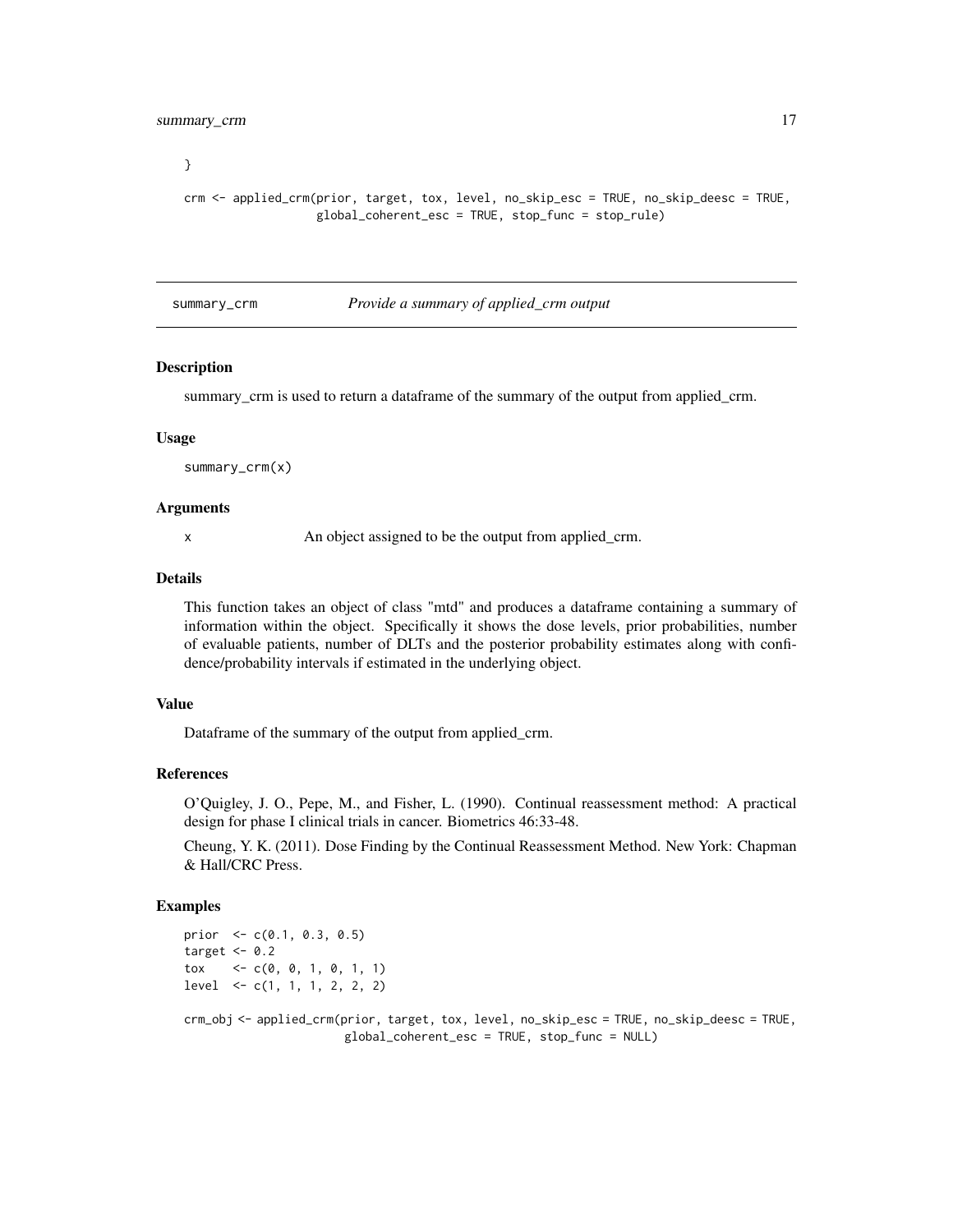18 summary\_crm

summary\_crm(crm\_obj)